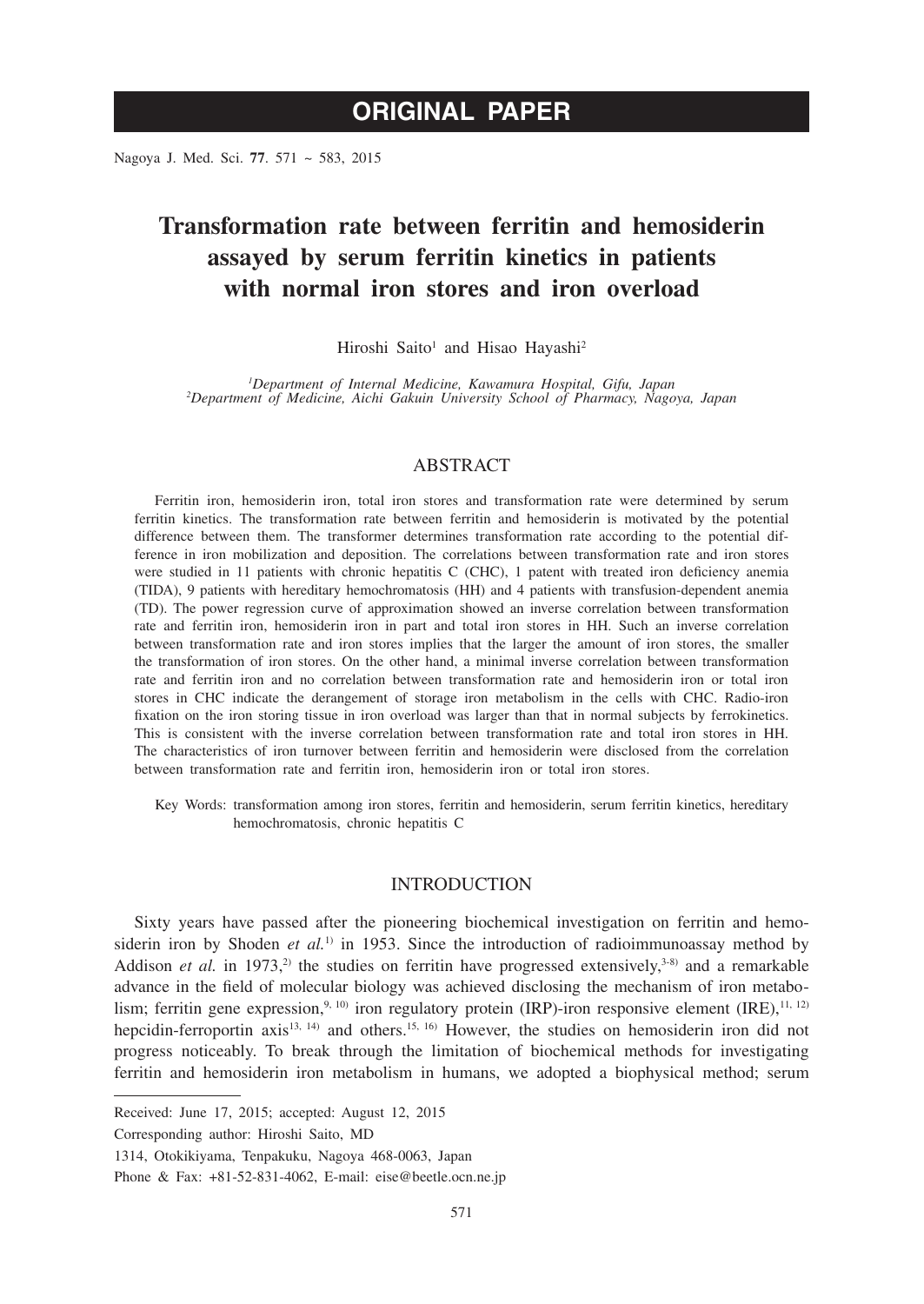ferritin kinetics, in which serum ferritin is used as an indicator of tissue ferritin iron level.17, 18)

Serum ferritin kinetics enabled us to disclose the dynamic behaviors of ferritin iron and hemosiderin iron<sup>17, 18)</sup> and as follows.

We confirmed iron pathways, from ferritin to hemosiderin in iron deposition and hemosiderin to ferritin in iron mobilization, those proposed by Shoden *et al.*1) However, the other iron pathways they proposed such as the direct iron deposition from intracellular iron to hemosiderin or the direct iron mobilization from hemosiderin to intracellular iron bypassing ferritin synthesis were considered unlikely.

We determined ferritin iron and hemosiderin iron at once from the serum ferritin decrease and increase curve and disclosed the decreasing and increasing phases of ferritin iron and hemosiderin iron18) in iron removal and in iron addition using patients with normal level of iron stores and iron overload. We confirmed that the amount of ferritin iron was slightly larger than hemosiderin iron when total iron stores were within normal level.17) However when ferritin iron was saturated in the range above around 5 g of total iron stores, ferritin iron was transformed into hemosiderin iron progressively in iron addition.<sup>1, 17, 19, 20)</sup> The response of ferritin iron to the decrease of iron density was instant, and the decrement of ferritin iron was recovered by ferritin synthesis using iron removed from hemosiderin in iron mobilization.<sup>17)</sup> We clarified that iron traced the same pathway to the opposite direction in iron mobilization and deposition.17) The above-described behaviors of ferritin iron and hemosiderin iron are characteristic of iron homeostasis showing the tendency for restoring a previous state of iron balance.<sup>19, 21)</sup>

In this article, we attempted to unveil the characteristics of iron metabolism in the transformation between ferritin and hemosiderin using serum ferritin kinetics.

## *Classification of iron status*

At first, we clarify our terminology for the classification of iron status as shown in Table 1.

| <b>Table 1</b> Classifications of iron status according to storage iron levels                            |
|-----------------------------------------------------------------------------------------------------------|
| The term "Normal iron stores" (abbreviated to Normal iron in the table) means the level of iron stores    |
| between iron deficiency and iron overload regardless of disease and iron distribution in the body.        |
| The border between the state of iron decrease within normal iron stores and iron deficiency is clear cut. |
| However, that of normal iron increase and iron overload is not so clear; a transitional zone between      |
| normal iron increase and iron overload was assigned.                                                      |
|                                                                                                           |

| Iron deficiency $\pm$ symptom |             | <decrease< th=""><th>Normal iron</th><th>increase&lt;</th><th>Iron overload <math>\pm</math>symptom</th></decrease<> | Normal iron | increase<     | Iron overload $\pm$ symptom |
|-------------------------------|-------------|----------------------------------------------------------------------------------------------------------------------|-------------|---------------|-----------------------------|
| Iron stores                   |             | < 0.1                                                                                                                |             | $2.5 - 5.0 <$ |                             |
| Serum ferritin                | $n\Omega/m$ | $\leq$ 12                                                                                                            |             | $250 - 500 <$ |                             |
| TIBC*                         | ug/dl       | >360                                                                                                                 |             | 200>          |                             |

\*TIBC; total iron-binding capacity

## *Definition of the term "transformation rate"*

The term "transformation rate" is the abbreviation of the rate of transformation from ferritin into hemosiderin or that from hemosiderin into ferritin.

"Transformation rate" is defined as a rate of a transformed (hemosiderinized) ferritin iron value to a tissue ferritin iron value increased by iron addition or as a rate of a transformed (ferritinized; synthesized by removing iron from hemosiderin) ferritin iron value to a tissue ferritin value decreased by iron removal.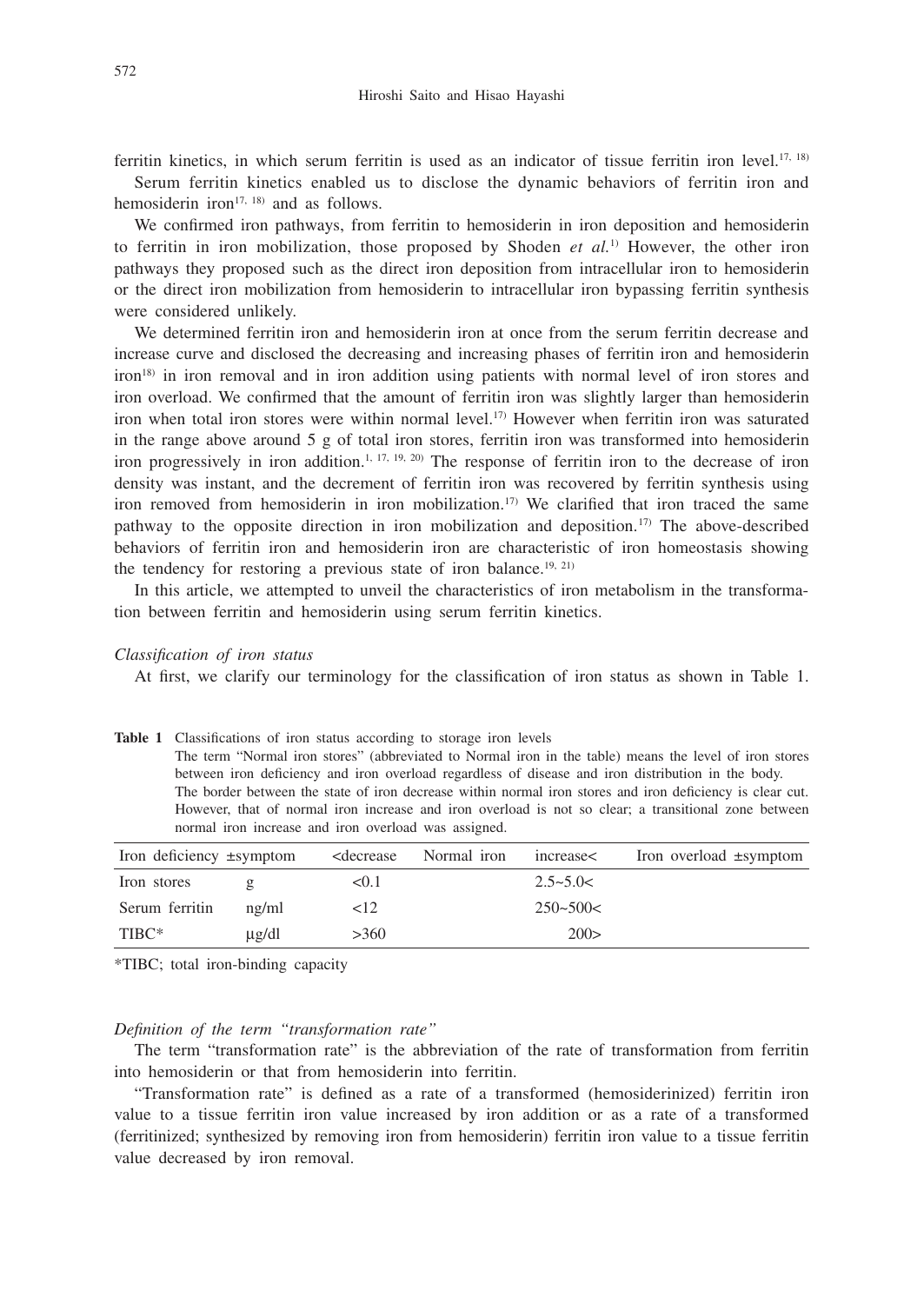# MATERIALS

## *Patients*

Iron overload; 9 patients with hereditary hemochromatosis (HH); #1, 2, 4,  $5<sup>5</sup>$  #6,  $7<sup>6</sup>$  #3, 8, 9,7) and 4 patients with transfusion-dependent anemia (TD); #10 with myelodysplastic syndrome (MDS) and myelofibrosis (MF), #11 with aplastic anemia (AA), #12 with MF and #13 with AA.

Normal iron stores: 11 patients  $(\text{#14–24})$  with chronic hepatitis C (CHC) in a steady state without anemia, and one patient (#25) treated for iron deficiency anemia (TIDA) whose hemoglobin was normalized after intravenous iron infusion therapy.

The patients used consist of the same as those in the previous study<sup>17, 18)</sup> and 3 more patients were added; one for HH (#6)<sup>7</sup>, TD (#13) and CHC (#8) each. The latter 2 patients added were cited from our record at The Nagoya University Hospital.

Patients with iron loss except for TIDA or with an uncertain transfusion record were excluded from this study.

The Ethics Committee of The Nagoya University School of Medicine permitted the use of patients following the study protocol.

# *Serum ferritin assay kit*

Products of Fujirebio Incorporated (Tokyo, Japan) and Denka Seiken (Tokyo, Japan).

## *Iron chelating agent*

Deferasirox (Exjade/ICL670), product of Novartis Pharma (Basel, Switzerland). Computer: Windows 7 installed personal computer, Product of NEC (Tokyo, Japan).

# **METHODS**

## *Determination of total iron stores*

Iron stores in HH and CHC were determined from the total amount of blood removed by phlebotomy to the level of iron deficiency (serum ferritin <12 ng/ml). Patients were recommended to take a diet low in iron to minimize the effect of dietary iron absorption. In TD, iron stores were calculated from the iron content in the units of red cell transfusion. All the transfusional iron was thought to be stored in TD in a steady state.

The amount of iron in the removed blood was determined using iron/hemoglobin ratio and blood volume. In TIDA, injected iron other than the iron utilized for the normalization of hemoglobin was thought to be stored.

## *Iron removal*

Iron was removed by phlebotomy at a constant pace for HH and CHC. Around 10 mg/kg/ day of deferasirox was administered orally for TD.

# *Detection of blood loss*

Intestinal blood loss was detected by macroscopic findings and fecal immunochemical occult blood tests.

# *Serum ferritin assay*

It was performed by an enzyme-immunoassay using chemical luminescence at Nagoya University Hospital and by one using latex agglutination at the National Hospital Organization,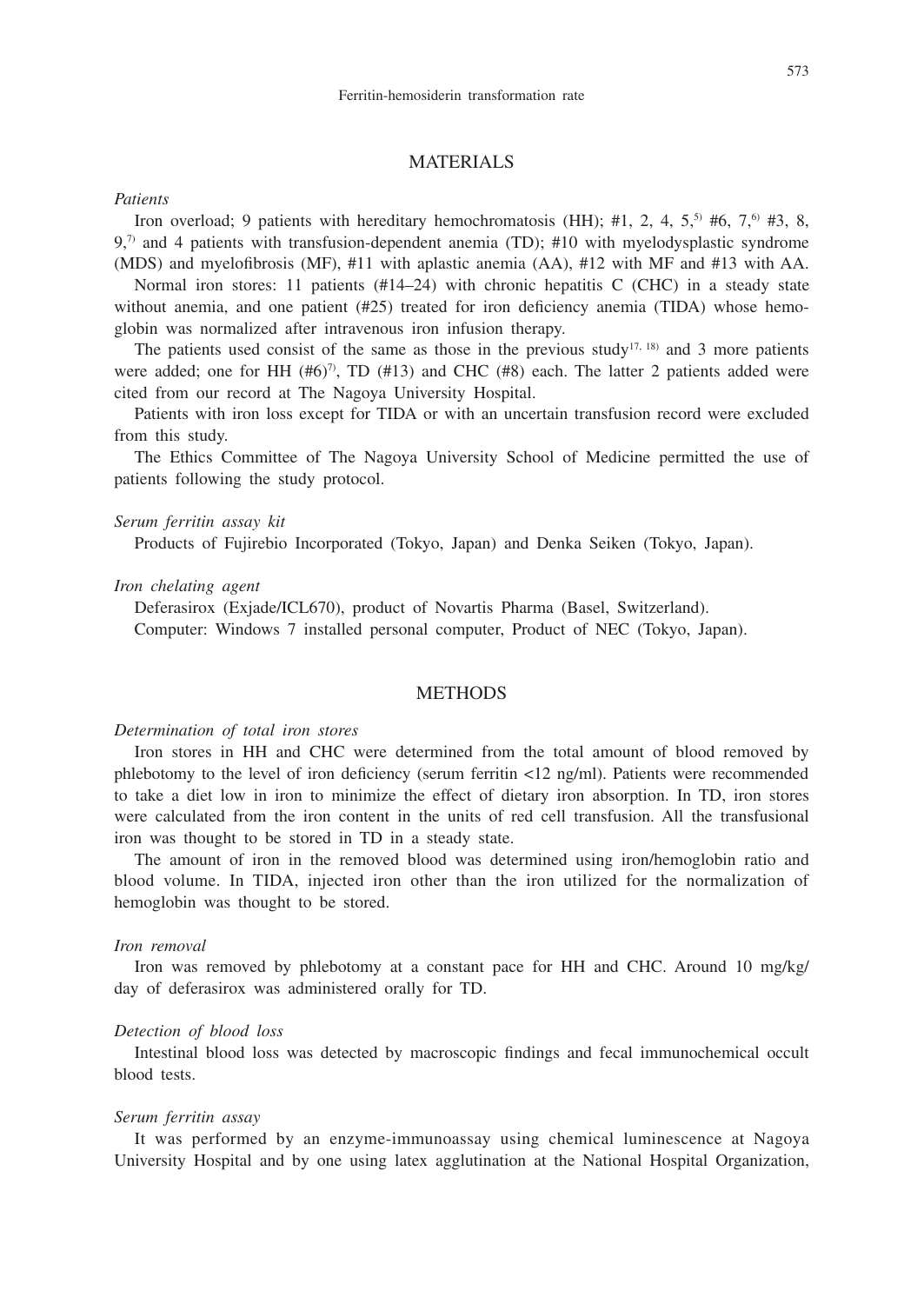Nagoya Medical Center. For each different assay system, an inter-assay system correction was performed using the same standard ferritin, except for the cases with HH.

Serum ferritin may render a value higher than the actual tissue ferritin iron level in patients with various inflammations, malignancies and hyperferritinemia cataract syndromes. Therefore, we excluded such suspected overestimation cases by clinical symptoms and examinations; such as c-reactive protein, transaminase and others. Despite such disadvantages, serum ferritin has been evaluated as the best index of tissue ferritin iron level.<sup>2-6, 17, 18)</sup>

#### *Initial and final serum ferritin*

The term "Initial serum ferritin" means the amount of pre-existing tissue ferritin iron before iron removal. It is obtained by extrapolating the serum ferritin decrease curve to zero time.17) The term "Final serum ferritin" means the amount of tissue ferritin iron after the last blood transfusion neglecting the unknown amount of pre-existing iron stores before starting blood transfusion.

# *Selection of best-fit serum ferritin increase or decrease curve*

Serum ferritin was assayed at a constant interval. For the assay data, serum ferritin decrease or increase curves were produced using computer simulation with spreadsheet program by slightly changing the serum ferritin decrements or increments and proportionality constants, i. e. transformation rates. Among those curves, the one best fit to the actually assayed data was adopted.<sup>17)</sup>

# *Determination of ferritin iron and hemosiderin iron*

The amount of ferritin iron and hemosiderin iron were determined from serum ferritin decrease or increase curve<sup>17)</sup> as described in the legend of Figure 1.

## *Determination of transformation rate between ferritin and hemosiderin:*

It was determined from the best-fit curve of the decreasing or increasing assay-dots of serum ferritin as a ratio of transformed value to the iron removed or added value.

"Transformed value" means the amount of ferritin transformed into hemosiderin in iron addition or the amount of hemosiderin transformed into ferritin in iron removal.

The difference between the initial serum ferritin in iron removal or final serum ferritin in iron addition and the serum ferritin assayed after a certain period of time was accounted for the potential for transformation between ferritin and hemosiderin.

## *Distinguishing "correlation" from "no correlation"*

We set a borderline of reliable correlation at the R-squared value of  $-0.30$  for power regression curves of approximation.

## RESULTS

A model of transformation between ferritin and hemosiderin in iron addition and removal is illustrated in Fig. 1.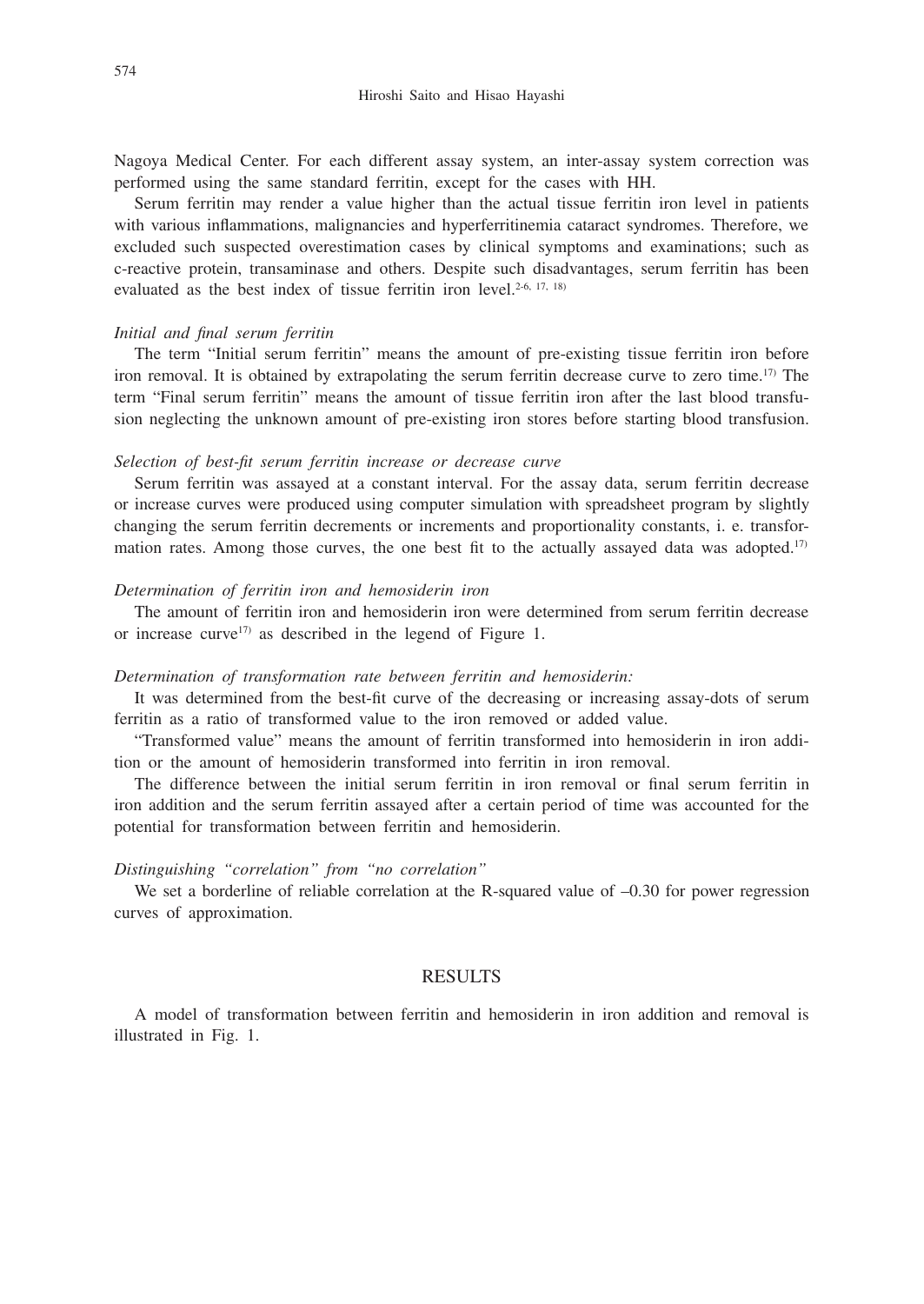

**Fig. 1** A model for explaining the fundamental mechanism of transformation between ferritin and hemosiderin is introduced. The left side half shows the 3 stages of iron stores increasing in iron addition, and the right side half shows the 3 stages of iron stores decreasing in iron removal. The top stage of left and right side figures shows the equilibrium of potential between ferritin iron pool and hemosiderin iron pool. Ferritin iron is transformed into hemosiderin iron in iron addition or hemosiderin iron is transformed into ferritin iron in iron removal to maintain the equilibrium between ferritin iron and hemosiderin iron. When ferritin iron is condensed to its saturation level by iron addition, overbalanced ferritin iron is transformed into hemosiderin iron. When ferritin iron is decreased by iron removal, hemosiderin iron is transformed into ferritin iron by mobilizing iron from hemosiderin to compensate its deficit.17, 18) The potential difference between ferritin iron pool and hemosiderin iron pool is changed in the course of iron addition or iron removal. A difference in potential level between ferritin iron pool and hemosiderin iron pool motivates the transformation of iron stores. The boundary for transformation is named "Transformer". The potential difference-dependent transformer determines transformation rate.

The serum ferritin decrease curve used for determining the amount of ferritin iron, hemosiderin iron and recovered ferritin iron in patient #25 with treated iron deficiency anemia (TIDA) is illustrated in Fig. 2.



**Fig. 2** Serum ferritin decrease curve in patient with treated iron deficiency anemia (TIDA), whose hemoglobin level was normalized after the intravenous iron administration. The rest of administered iron after the use for hemoglobin recovery, 1.7 gram of iron was stored temporarily. The patient fell into iron deficiency anemia again by persistent intestinal blood loss. The best fit green curve was selected by computer simulation to the series of decreasing serum ferritin assay-dots.

Decreasing concave green curve indicates the sum of decreasing component and increasing (recovering) component of serum ferritin. Red straight line indicates the curve of a net serum ferritin decreasing without increasing component. Yellow increasing curve indicates the cumulative serum ferritin recovered (increased) in the course of iron loss by bleeding. The intersection of the red straight line and the horizontal axis at 0.5 g indicates the sum of tissue ferritin iron removed, excluding the tissue ferritin iron increased. The end point of decreasing concave green curve on the horizontal axis at 1.7 g indicates the amount of total iron stores removed. The amount of hemosiderin iron removed was obtained by subtracting the sum of tissue ferritin iron removed from total iron stores removed  $(1.7 - 0.5 = 1.2 \text{ g})^{.9}$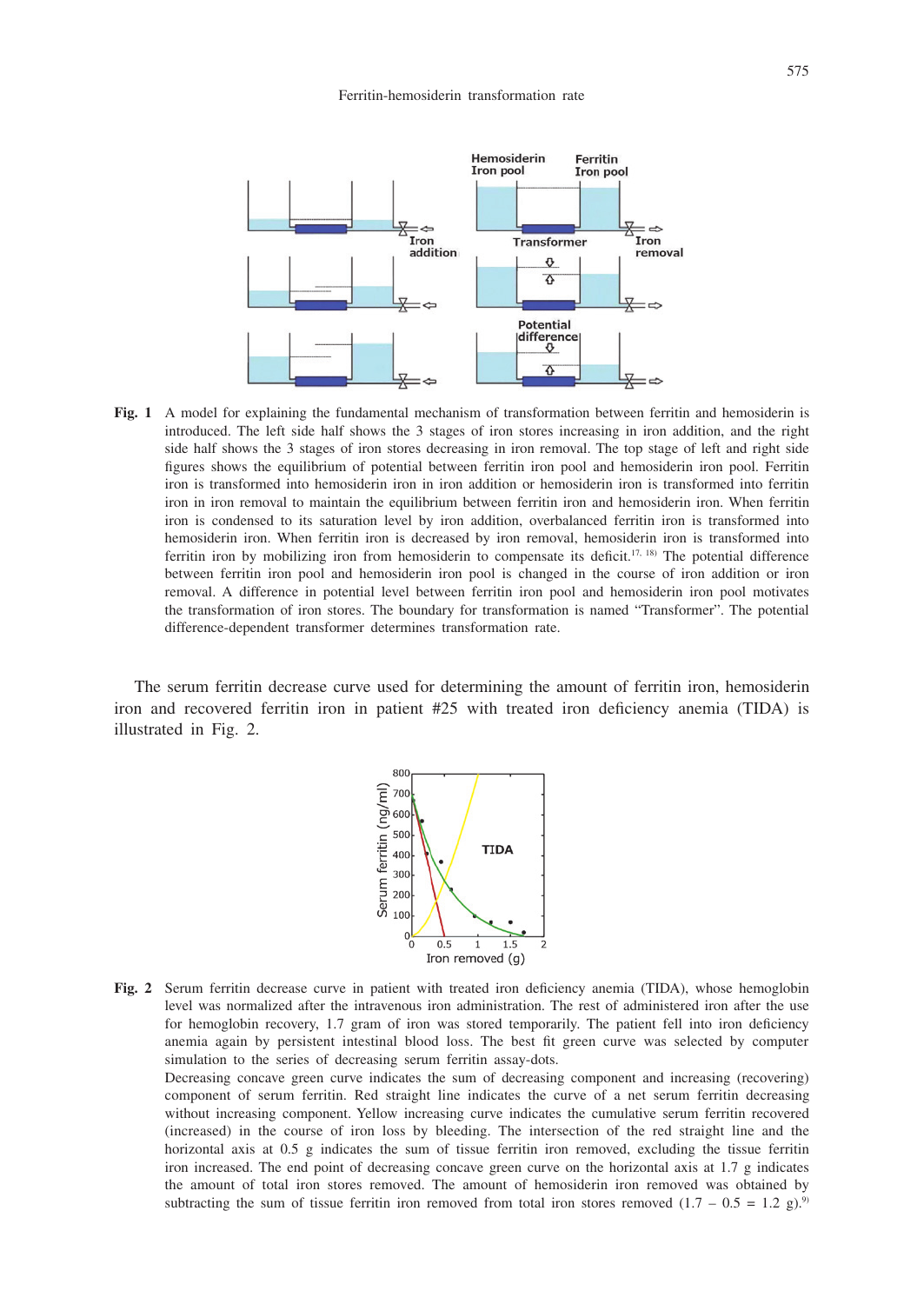The serum ferritin increase curve used for determining the amount of ferritin iron, hemosiderin iron and transformed ferritin iron in patient #13 with transfusion-dependent anemia (TD) is illustrated in Fig. 3.



**Fig. 3** Serum ferritin increase curve following the repetitive constant blood transfusion in patient #13 with transfusion-dependent anemia (TD) with pre-transfusional iron stores, which were supposed to be the normal level from 81 ng/ml initial serum ferritin. The increasing green curve was selected from serum ferritin assay-dots as mentioned in the Legend of Fig. 2. Increasing green convex curve indicates the sum of increasing component and decreasing (transforming) component of serum ferritin. The red straight line indicates the curve of a net serum ferritin increasing without decreasing component. At an amount of iron stores shown on the horizontal scale, a serum ferritin value on yellow curve (cumulative transformed ferritin iron = cumulative hemosiderin iron increased) is obtained by subtracting a value on green curve (sum of increasing and decreasing ferritin iron) vertically from a value on red line indicating cumulative net ferritin iron. The cumulative amount of hemosiderin iron transformed was obtained by subtracting the remaining tissue ferritin iron from the sum of ferritin iron synthesized by iron addition.

The power regression curve demonstrating an inverse correlation between transformation rate and ferritin iron in HH is shown in Fig. 4.



**Fig. 4** A well followed power regression curve shows a close inverse correlation between transformation rates and pre-existing ferritin iron in 9 patients with hereditary hemochromatosis  $(HH)$ .<sup>5-7)</sup> The transformation rate is proportional to the –0.94th power of ferritin iron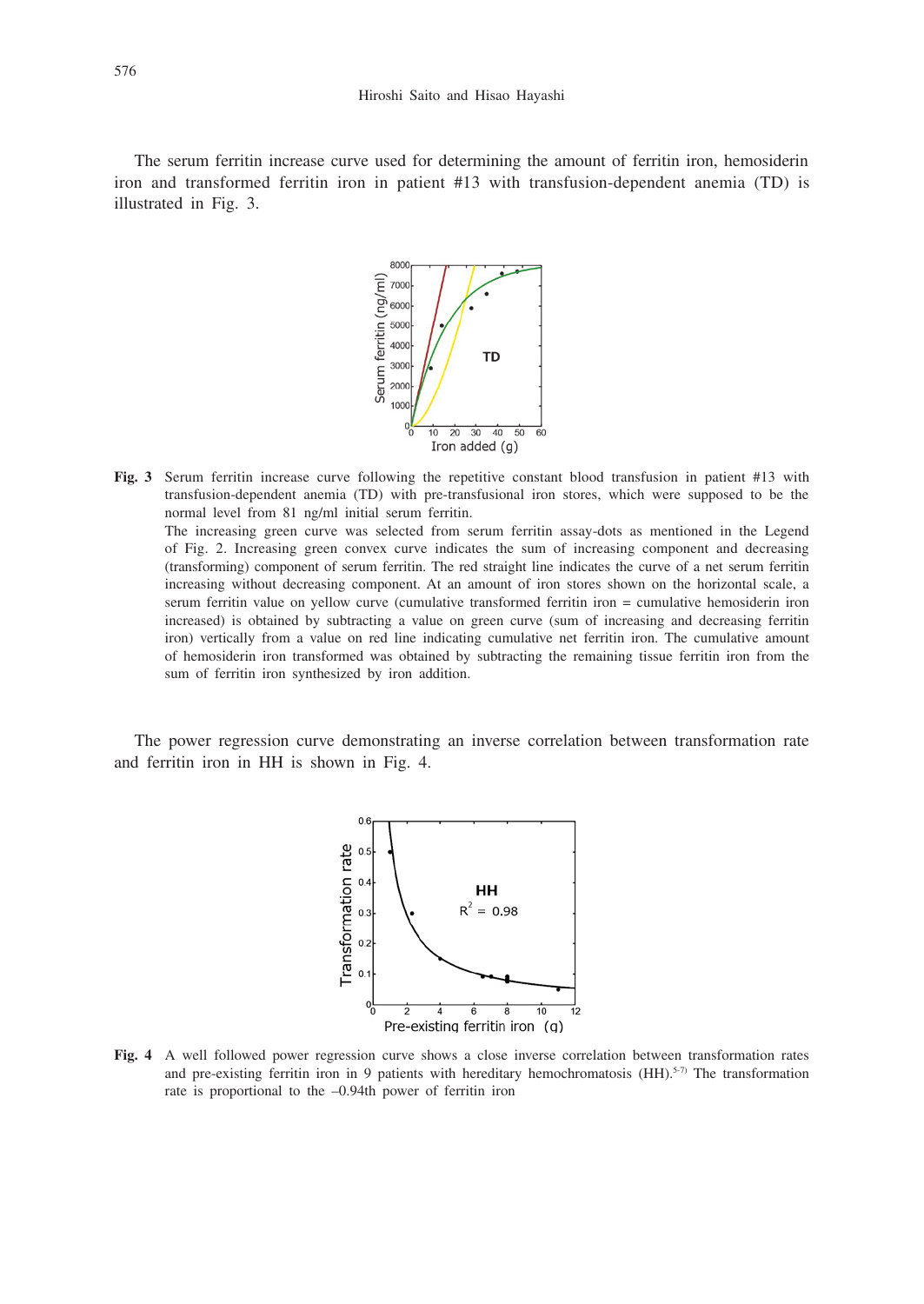A minimal inverse correlation between transformation rate and ferritin iron in CHC is shown in Fig. 5.



**Fig. 5** The power regression curve shows a minimal inverse correlation between transformation rates and preexisting ferritin iron in 11 patients with chronic hepatitis C (CHC). The transformation rate is proportional to the –0.31th power of ferritin iron.

No correlation between transformation rate and hemosiderin iron was observed in 9 HH cases as shown in Fig. 6a. However, in the 2 HH cases (#8 and 9), transformation rates (0.30 and 0.50)



**Fig. 6a** No correlation is shown between turnover rates and pre-existing hemosiderin iron in 7 cases with hereditary hemochromatosis (HH)<sup>5-7)</sup> with high grade iron overload. However, 2 HH cases (# 8 and 9) with low grade iron overload showed high transformation rates; 0.3 and 0.5 each as shown in Table 2.

were high and total iron stores (7 and 4 g) were low (Table 2). The power regression curve of approximation between transformation rate and hemosiderin iron demonstrated a close inverse correlation from a group of 5 HH cases as shown in Fig. 6b. Other 4 HH cases were excluded, because they had an unusually high ferritin per hemosiderin iron ratio in iron overload<sup>1, 17, 19, 20)</sup> as explained later in the Discussion on the transformation rate.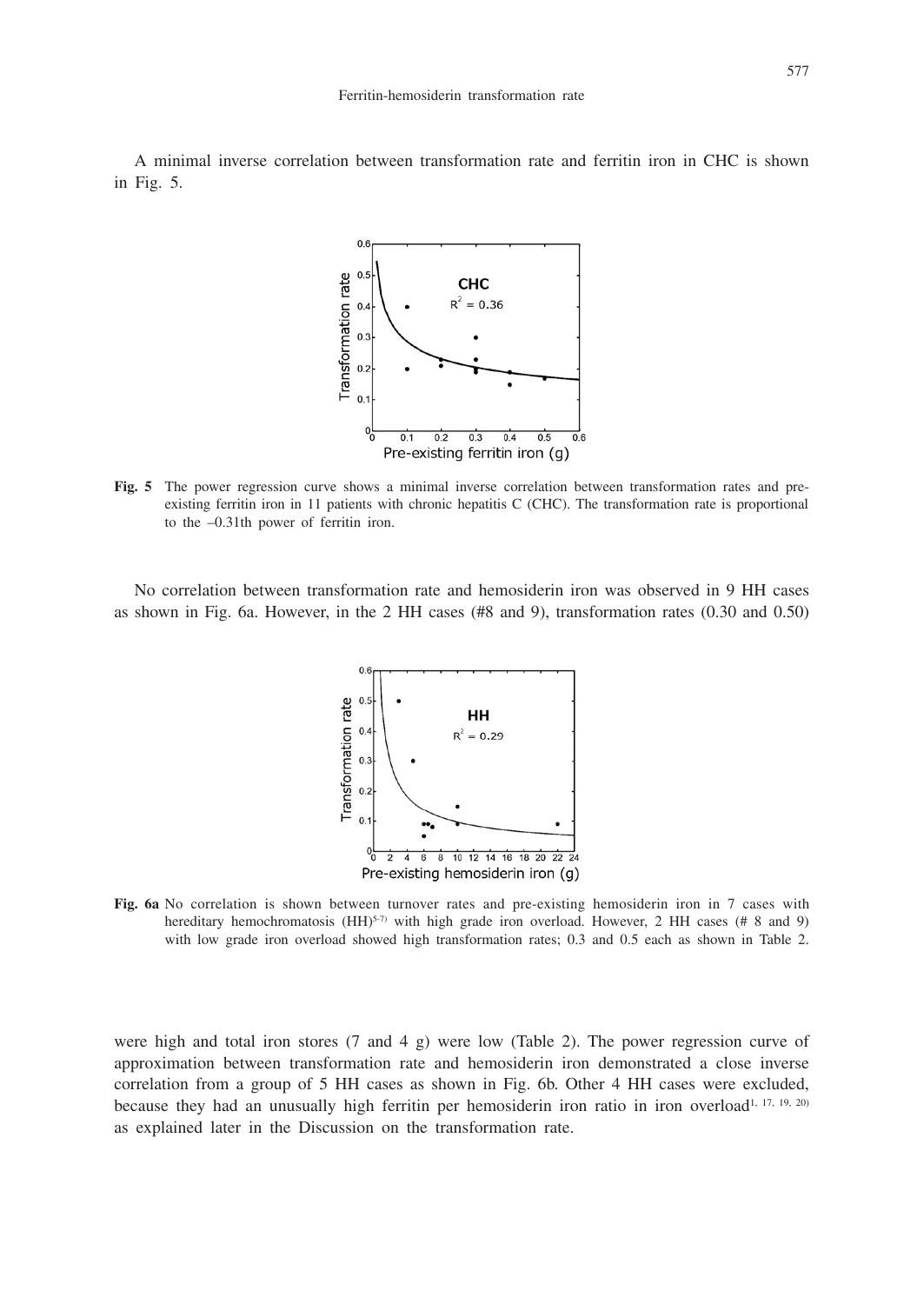

**Fig. 6b** The power regression curve from 5 cases (#1, 2, 5, 8 and 9) with hereditary hemochromatosis (HH) shows a close inverse correlation between transformation rates and pre-existing hemosiderin iron similar to that of ferritin iron in Fig. 3. The transformation rate is proportional to the –0.92th power of hemosiderin iron.

No correlation between transformation rate and hemosiderin iron was observed in CHC as shown in Fig. 7.



**Fig. 7** No correlation is shown between transformation rates and pre-existing hemosiderin iron in 11 patients with chronic hepatitis C (CHC).

No correlation between transformation rate and total iron stores was observed in CHC (the figure similar to Fig. 7 is not displayed).

Transformation rate was high (0.3 and 0.5) in the 2 HH cases with pre-existing total iron stores below 7 g, but it was lower than 0.1 in 7 HH cases with pre-existing total iron stores more than 10 g.

Transformation rate was above 0.15 up to 0.50 in CHC and TIDA as shown in Table 2.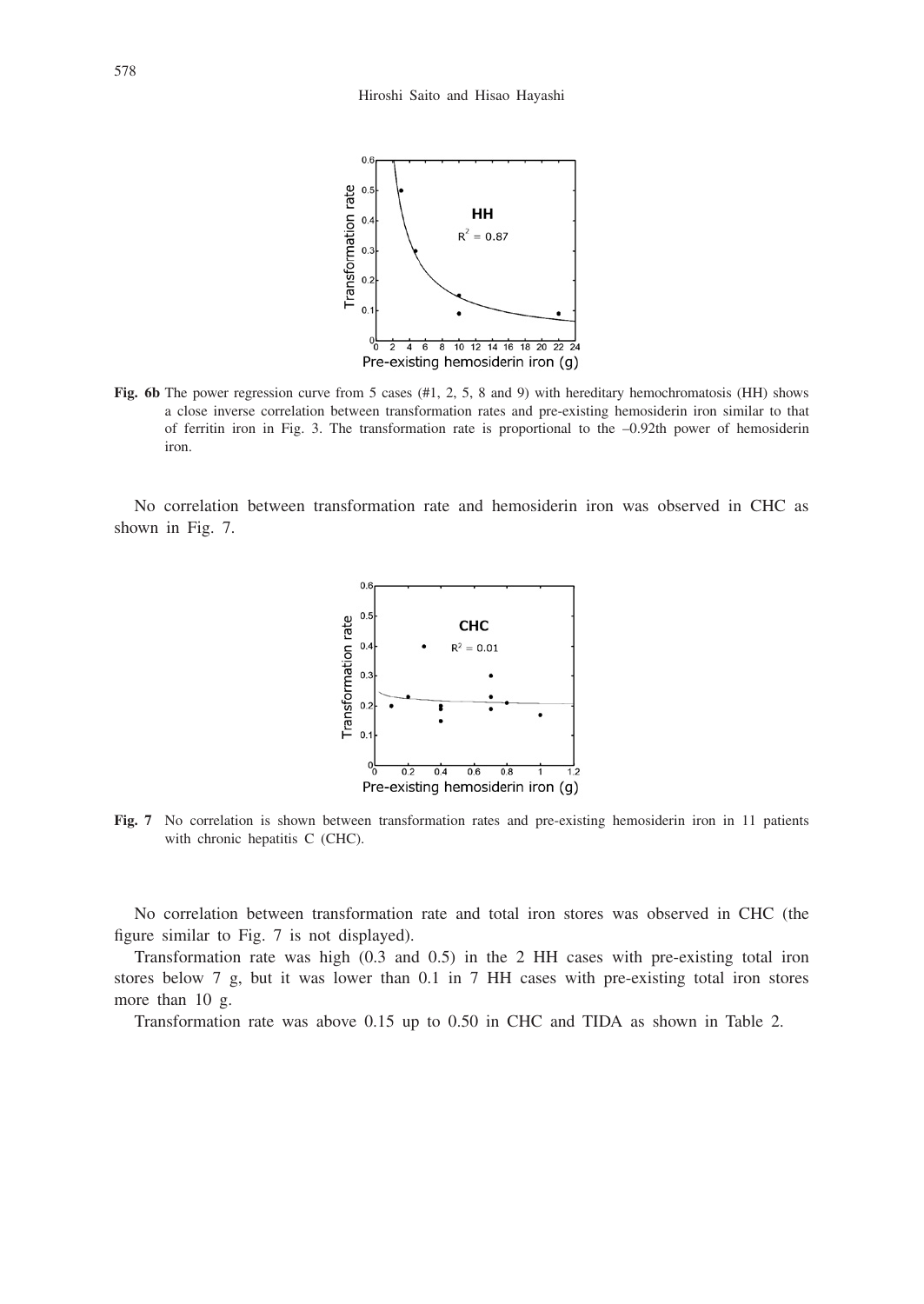Two curves of HH and TD showing an inverse correlation between transformation rate and total iron stores are illustrated in Fig. 8.



**Fig. 8** Two power regression curves resembling one another with an inverse correlation between transformation rates and pre-existing total iron stores in hereditary hemochromatosis (HH),<sup>5-7)</sup> and between transformation rate and final total iron stores in transfusion-dependent anemia (TD) are shown. The transformation rate for HH is proportional to the  $-1.1$ th power of pre-existing total iron stores, and

that for TD is proportional to the –0.72th power of final total iron stores.

The amount of ferritin iron was larger than that of hemosiderin iron in 3 HH cases (#3, 4 and 6) or equal in 1 case #7 among 9 HH cases, but only 1 CHC case (#22) among 11 as shown in Table 2.

Transformation rate, ferritin iron, hemosiderin iron, total iron stores and pre-existing serum ferritin in HH and CHC or final serum ferritin determined in TD and TIDA are summarized in Table 2.

|                    | Patient    | Serum ferritin | Transformation Ferritin iron |     |              | Hemosiderin iron | Total iron stores |
|--------------------|------------|----------------|------------------------------|-----|--------------|------------------|-------------------|
| No.                | <b>Sex</b> | ng/ml          | rate                         | g   |              | g                | g                 |
| 1.                 | m          | 10000          | 0.09                         | 8   | $\,<\,$      | 22               | 30                |
| 2.                 | m          | 6000           | 0.09                         | 8   | $\,<\,$      | 10               | 18                |
| 3.                 | m          | 1600           | 0.05                         | 11  | $\mathbf{I}$ | 6                | 17                |
| 4.                 | m          | 5000           | 0.08                         | 8   | $\mathbf{I}$ |                  | 15                |
| 5.                 | m          | 4000           | 0.15                         | 4   | ✓            | 10               | 14                |
| 6.                 | m          | 3000           | 0.09                         | 7   | >            | 6                | 13                |
| 7.                 | m          | 4000           | 0.09                         | 6.5 | $=$          | 6.5              | 13                |
| 8.                 | m          | 2200           | 0.30                         | 2.3 | $\,<\,$      | 4.7              |                   |
| 9.                 | m          | 1800           | 0.50                         |     | $\,<\,$      | 3                | 4                 |
| Average 1800~10000 |            |                | 0.16                         | 6.2 | $\,<\,$      | 8.5              | 14.6              |

**Table 2** (1) Hereditary hemochromatosis (HH)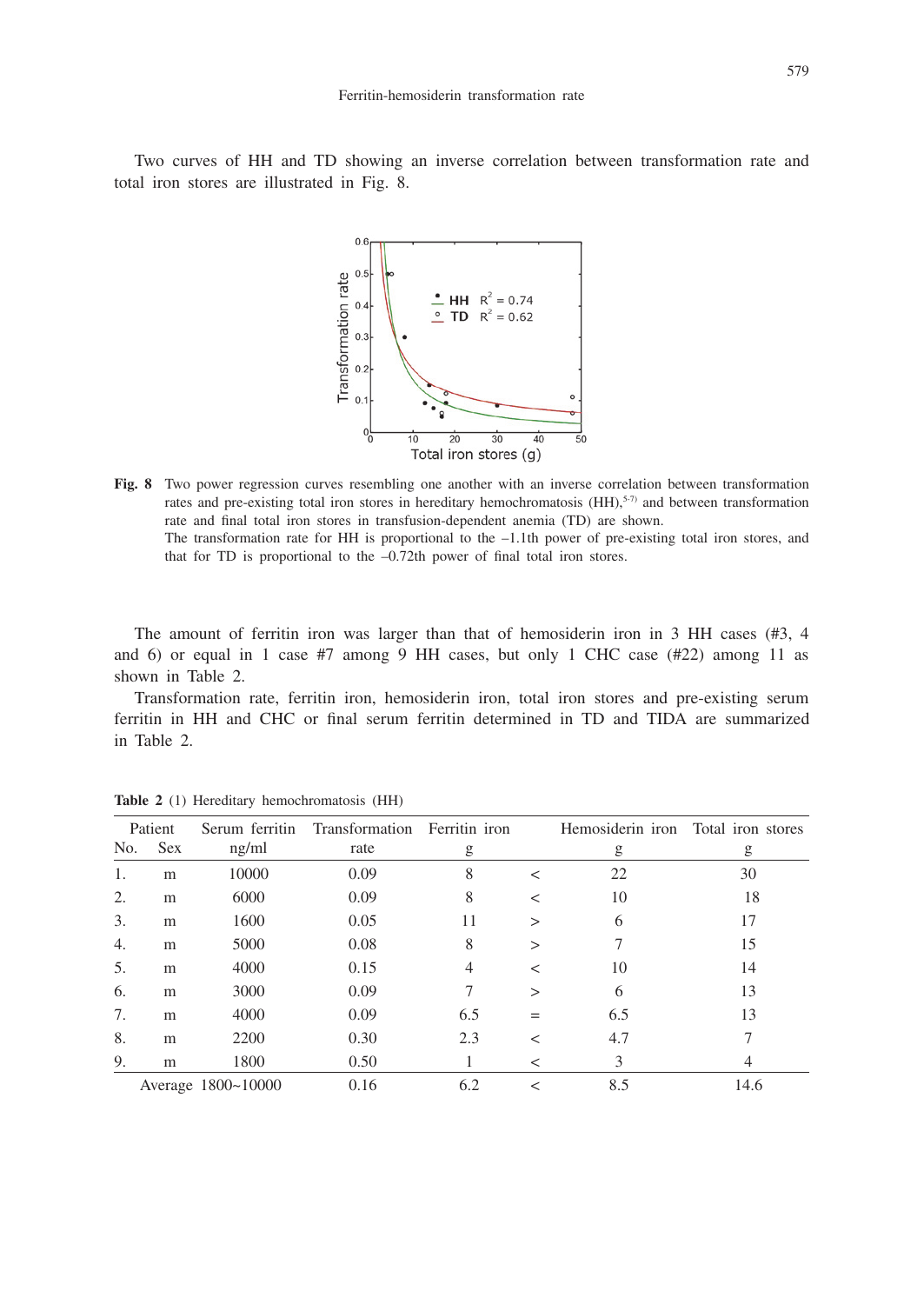**Table 2** (2) Transfusion-dependent anemia (TD)

Final iron stores will be affected by an unknown amount of pre-existing iron stores in the case with low final iron stores in TD, although the amount of pre-existing iron stores seems to be within the normal level before falling into anemia.

|     | Patient    |       | Serum ferritin Transformation Ferritin iron |                |   | Hemosiderin iron | Total iron stores |
|-----|------------|-------|---------------------------------------------|----------------|---|------------------|-------------------|
| No. | <b>Sex</b> | ng/ml | rate                                        | g              |   |                  | g                 |
| 10. |            | 8000  | 0.11                                        | 12             |   | 36               | 48                |
| 10. |            | 8000  | 0.06                                        | 16             |   | 32               | 48                |
| 11. | m          | 1800  | 0.50                                        | 4              | ↘ |                  |                   |
| 12. | m          | 5800  | 0.06                                        | $\overline{4}$ |   | 13               |                   |
| 13. |            | 7700  | 0.12                                        | 6              |   | 12               | 18                |

The data determined from serum ferritin increase curve in TD (#10 and 13) are shown in italics.

Table 2 (3) Chronic hepatitis C (CHC)

|         | Patient    | Serum ferritin | Transformation | Ferritin iron |         | Hemosiderin iron | Total iron stores |
|---------|------------|----------------|----------------|---------------|---------|------------------|-------------------|
| No.     | <b>Sex</b> | ng/ml          | rate           | g             |         | g                | g                 |
| 14.     | m          | 500            | 0.17           | 0.5           | $\,<\,$ | 1.0              | 1.5               |
| 15.     | m          | 152            | 0.19           | 0.4           | $\,<\,$ | 0.7              | 1.1               |
| 16.     | m          | 225            | 0.21           | 0.2           | $\,<$   | 0.8              | 1.0               |
| 17.     | m          | 200            | 0.30           | 0.3           | $\,<$   | 0.7              | 1.0               |
| 18.     | m          | 200            | 0.23           | 0.2           | $\,<$   | 0.7              | 0.9               |
| 19.     | m          | 145            | 0.15           | 0.4           | $=$     | 0.4              | 0.8               |
| 20.     | m          | 216            | 0.20           | 0.3           | $\,<$   | 0.4              | 0.7               |
| 21.     | m          | 128            | 0.19           | 0.3           | $\,<$   | 0.4              | 0.7               |
| 22.     | m          | 132            | 0.23           | 0.3           | $\geq$  | 0.2              | 0.5               |
| 23.     | m          | 81             | 0.40           | 0.1           | $\,<\,$ | 0.3              | 0.4               |
| 24.     | m          | 28             | 0.20           | 0.15          | $=$     | 0.15             | 0.3               |
| Average |            | $28 - 500$     | 0.23           | 0.3           | $\,<\,$ | 0.5              | 0.8               |

**Table 2** (4) Treated iron deficiency anemia (TIDA)

|     | Patient |       | Serum ferritin Transformation Ferritin iron |  | Hemosiderin iron Total iron stores |  |
|-----|---------|-------|---------------------------------------------|--|------------------------------------|--|
|     | No. Sex | ng/ml | rate                                        |  |                                    |  |
| 25. |         | 700   |                                             |  |                                    |  |

# DISCUSSION

## *Transformation rate*

Transformation between ferritin and hemosiderin is motivated by the potential difference between them. The potential difference between ferritin iron pool and hemosiderin iron pool is variable in the course of iron addition or iron removal. The boundary for the transformation between ferritin and hemosiderin is named "Transformer" (Fig. 1). The potential differencedependent transformer determines the transformation rate.

Storage iron turnover rate<sup>19, 22)</sup> estimated from plasma iron turnover rate<sup>22-27)</sup> has a unit mg/day.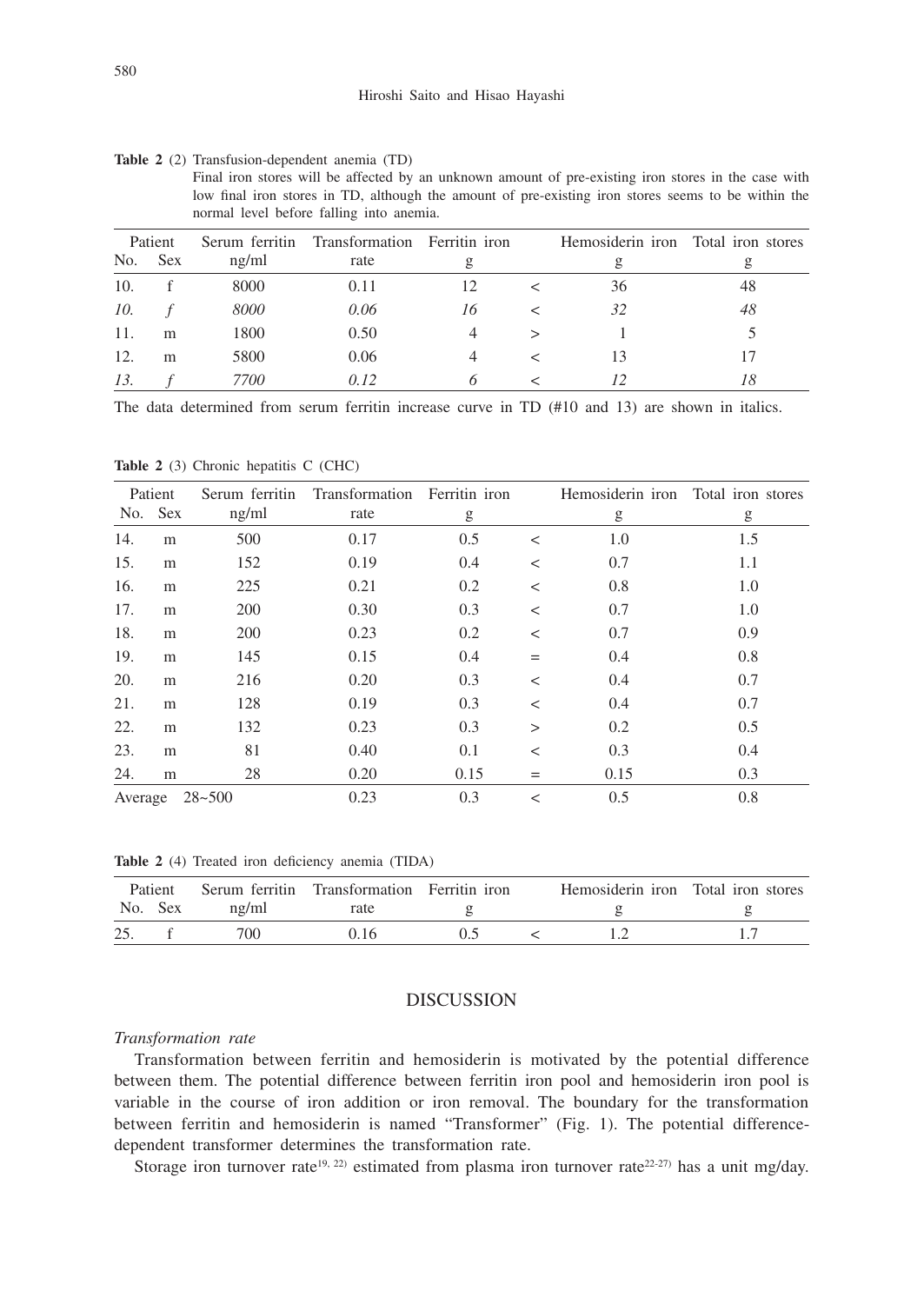On the other hand, transformation rate has no such unit by the cancellation of serum ferritin unit ng/ml between numerator and denominator.

Ferrokinetics is performed while not changing body iron level under the dynamic equilibrium of body iron. On the other hand, the transformation rate is determined by changing iron density gradient in iron addition or iron removal by serum ferritin kinetics.

Transformation rate will stay unchanged, as far as iron is added or removed in constant pace as regular blood transfusion or phlebotomy.

The power regression curve of inverse correlation between transformation rate and total iron stores in HH was similar to that in TD (Fig. 8), where pre-existing iron was stored not artificially in HH, but final iron was stored artificially in TD. The above-described finding implies that transformation rate is not set congenitally, but it is decided according to the increasing or decreasing curve form of serum ferritin, which depends on the ratio between ferritin iron and hemosiderin iron.

The ferritin per hemosiderin iron ratio changes according to the change of total iron stores; in the normal storage iron range, the ratio of ferritin iron is larger than that of hemosiderin iron, but the ratio is reversed in iron overload range, because the increase of ferritin iron is nearly saturated, but the hemosiderin iron increases linearly by the transformation of ferritin iron into hemosiderin iron in the progress of iron addition in the iron overload range.<sup>1, 17, 19, 20)</sup> The ratio was also different in disease states but changes in iron stores do not seem to have affected the transformation rate, as the inverse correlation between the transformation rate and the iron stores in HH could not be extended to that of CHC.

#### *Transformation rate and ferritin iron*

The power regression curves indicate a close inverse correlation between transformation rate and ferritin iron in HH (Fig. 4). The above-described finding implies that the smaller the amount of ferritin, the larger the transformation rate of ferritin or vice versa. In other words, the increase of ferritin strengthens the resistance to ferritin synthesis.

Transformation of ferritin into hemosiderin increases in response to the condensation of ferritin in loading iron in general. However, the transformation started before the condensation of ferritin iron in CHC.

A minimal inverse correlation between transformation rate and ferritin iron in CHC (Fig. 5) suggests the difficulty in storing iron in the form of ferritin in the cells with CHC.

## *Transformation rate and hemosiderin iron*

The data-points of HH cases shown in Fig. 6a can be divided into two groups; one having high transformation rate and small iron stores (#8 and 9), and the other7 cases having low transformation rate and large iron stores (#1, 2, 4 and 5). No correlation was observed between transformation rate and hemosiderin iron in 7 HH cases with large iron stores. The low transformation rate in the 7 HH cases with high hemosiderin iron suggests that their hemosiderin iron were expelled from the realm of iron turnover. However, the 2 HH cases (#8 and 9) with high transformation rate and low grade iron overload indicated an inverse correlation between transformation rate and hemosiderin iron. The borderline of iron stores between the two groups may correspond to the alternation level of principal storage iron; ferritin or hemosiderin.<sup>17, 18)</sup>

The power regression curve of approximation from 5 HH cases in Fig. 6b was similar to the curve in Fig. 4, indicating the similarity of iron turnover between hemosiderin and ferritin.

No correlation between transformation rate and hemosiderin iron in CHC with relatively increased hemosiderin iron suggests the derangement of iron turnover in CHC (Fig. 7).

Generally, the amount of hemosiderin iron is smaller than that of ferritin iron in the range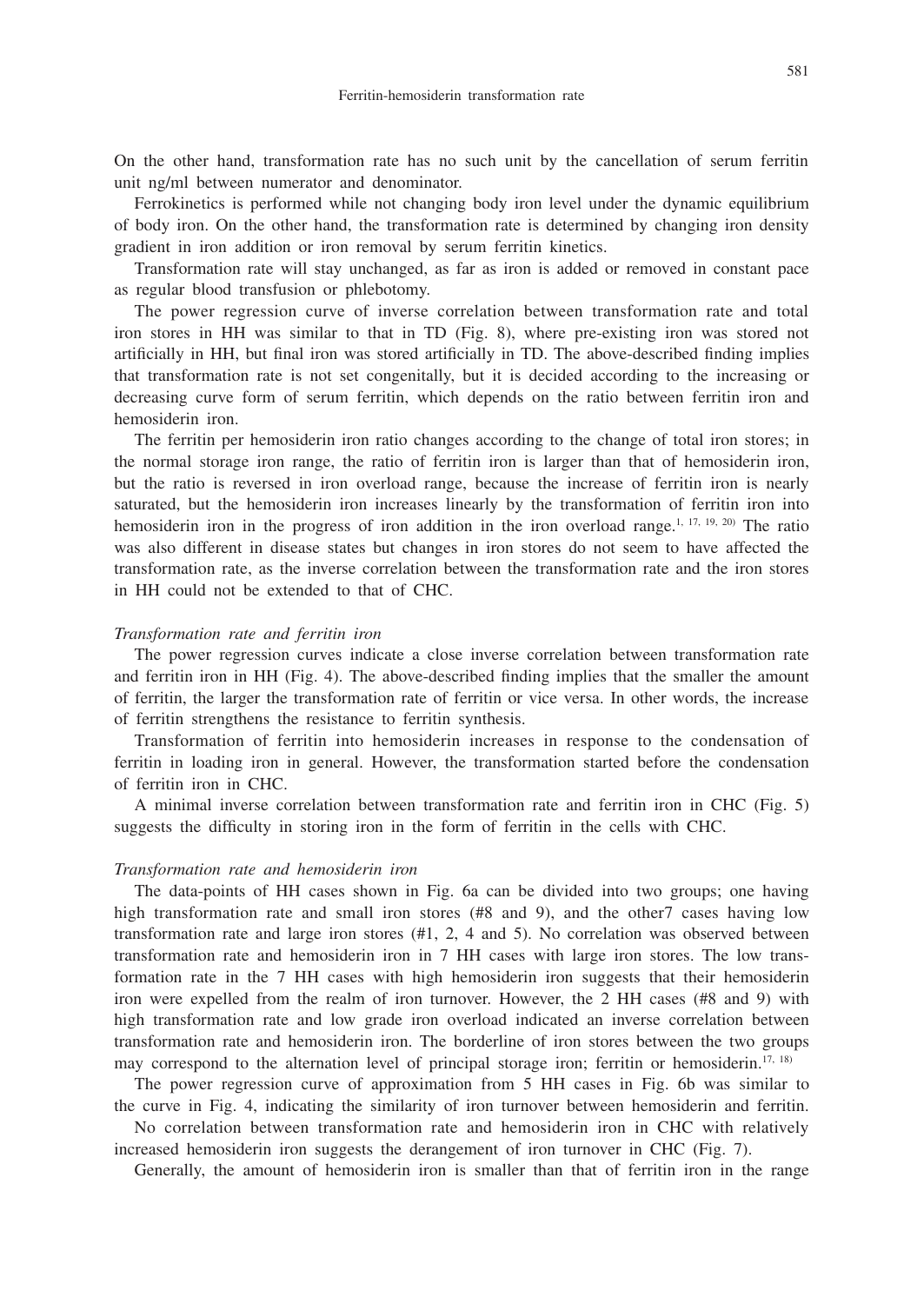of normal iron stores.1, 17) However, the ratio of hemosiderin iron to ferritin iron was high in CHC, even having total iron stores within normal range.

The relative increase of hemosiderin iron and decrease of ferritin iron in CHC will be preferable for protecting inflammatory cells from iron toxicity.28)

Colloidal iron injected intravenously for the treatment of iron deficiency anemia is immediately cleared by the phagocytes resulting in the high hemosiderin iron to ferritin iron ratio probably due to the limitation of iron storing capacity in the suddenly iron overloaded phagocytes.

#### *Transformation rate and total iron stores*

Although the temporary radio-iron uptake and release in the liver and spleen was demonstrated by the animal experiment, such a movement of storage iron was unable to be demonstrated by body surface monitoring over the liver and spleen due to high background radioactivity within 2 days after intravenous radio-iron injection.24-27)

Intravenously injected radio-iron entering the iron storing tissue refluxes into plasma leaving a small amount of radio-iron fixed in the iron storing tissue, and the red cell radio-iron utilization (RCU) reaches above 80% by the additional fixation of refluxed radio-iron to red cell mass in normal subjects.<sup>19, 22-27)</sup> Thus, RCU exceeds the 2/3 ratio of red cell iron to total body iron. On the other hand, radio-iron entering the iron storing tissue refluxes little into plasma leaving a large amount of radio-iron fixed in the iron storing tissue, and RCU falls below 70% in iron overload.19, 22-27)

Above-described findings are consistent with the inverse correlation between transformation rate and total iron stores.

The transformation rate is not determined congenitally, but it is inversely correlated to the amount of total iron stores in HH and TD (Fig. 8), but not in CHC. No correlation between transformation rate and total iron stores in CHC suggests the derangement of iron metabolism in the cells with inflammation.

## ACKNOWLEDGEMENTS

The authors express their cordial thanks to Mr. Kenji Utsumi, the former staff of Sony Corporation, for his generous cooperation.

Conflict of Interest declaration: none.

## **REFERENCES**

- 1) Shoden A, Gabrio BW, Finch CA. The relationship between ferritin and hemosiderin in rabbits and man. *J Biol Chem*, 1953; 204(2): 823–830.
- 2) Addison SM, Biemish MR, Hales CN, Hodgkins M, Jacobs A, Llewellin P. An immunoradiometric assay for ferritin in the serum of normal subjects and patients with iron deficiency and iron overload. *J Clin Pathol*, 1972; 25(4): 326–329.
- 3) Walters GO, Miller FM, Worwood M. Serum ferritin concentration and iron stores in normal subjects. *J Clin Path*, 1973; 26 (10): 770–772.
- 4) Jacobs A, Worwood M. Ferritin in serum: clinical and biochemical implications. *New Engl J Med*, 1975; 292 (18): 951–956.
- 5) Milder MS, Cook JD, Finch CA. Idiopathic hemochromatosis: an interim report. *Medicine*, 1980; 59 (1): 34–49.
- 6) Prieto J, Barry M, Sherlock S. Serum ferritin in patients with iron overload and with acute and chronic liver disease. *Gastroenterology*, 1975; 68 (3): 525–533.
- 7) van Oost BA, van den Beld B, van Asbeck BS, Marx JJM. Monitoring of intensive phlebotomy therapy